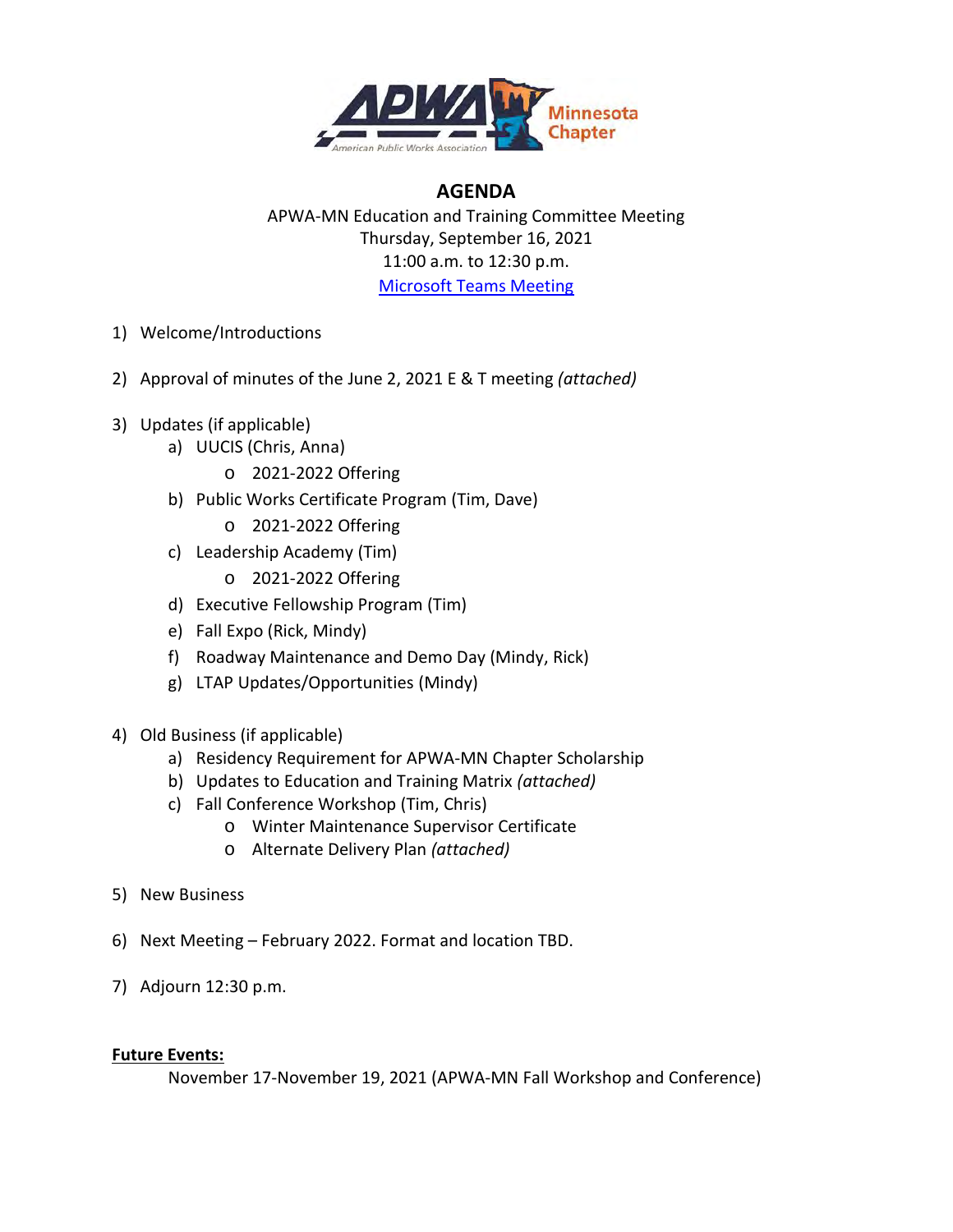

Education & Training Committee

Meeting Minutes June 2, 2021

#### **1. Welcome/Introductions**

**2. Committee Attendees:** Tim Plath, Mindy Carlson, Dan Fick, Dave Hutton, Chris McKenzie, David Hutton, Sue Polka, Jeanine Reardon, Rick Shomion, Steve Love, Anna Breland, Rena Weis, Mary Hurliman

#### **3. Review/consider approval of March 3, 2021 Meeting Minutes**

MOTION: Motion made by Rick Shomion, seconded by Mindy Carlson, approving the minutes of the March 3, 2021 Education & Training Committee meeting. Motion carried.

#### **4. Updates (if applicable)**

- a) UUCIS (Anna and Chris)
	- o This school year went well. The virtual environment was successful. Chris McKenzie is now the chair of the UUCIS. Starting to think about next years school year. Meeting to be scheduled soon. Hybrid with inperson and virtual options will be discussed. Once training model is decided on an email will be going out sometime in July/August. Program to start in October.
- b) Public Works Certificate Program (Tim)
	- o New flyer produced by University of Minnesota *–* a revised copy will go out soon with correct title for instructor Chad Millner who is the Engineering Director for the City of Edina. Once we have an updated copy it will be sent to all. Please use and post/promote in your areas.
	- o Planning meeting for 2021-2022 year
	- o Registration status (as of June 1, 2021)

| Dates                 | <b>Course</b>                                   | Enrollment |
|-----------------------|-------------------------------------------------|------------|
| Sept. 7-Nov. 9, 2021  | Public Works Management and Communication       | 14         |
| Sept. 9-Nov. 11, 2021 | Office and Professional Skills for Public Works | 20         |
| Sept. 8-Nov. 10, 2021 | Public Works Operations and Maintenance         | 18         |
| Feb. 15-Apr. 19, 2022 | Public Works Organization and Administration    | 4          |
| Feb. 17-Apr. 21, 2022 | <b>Technical Aspects of Public Works</b>        | 8          |

- c) Leadership Academy (Tim)
	- o Graduation on April 9, 2021 13 students
	- o Offering again in 2021-2022 year communication to come out in July.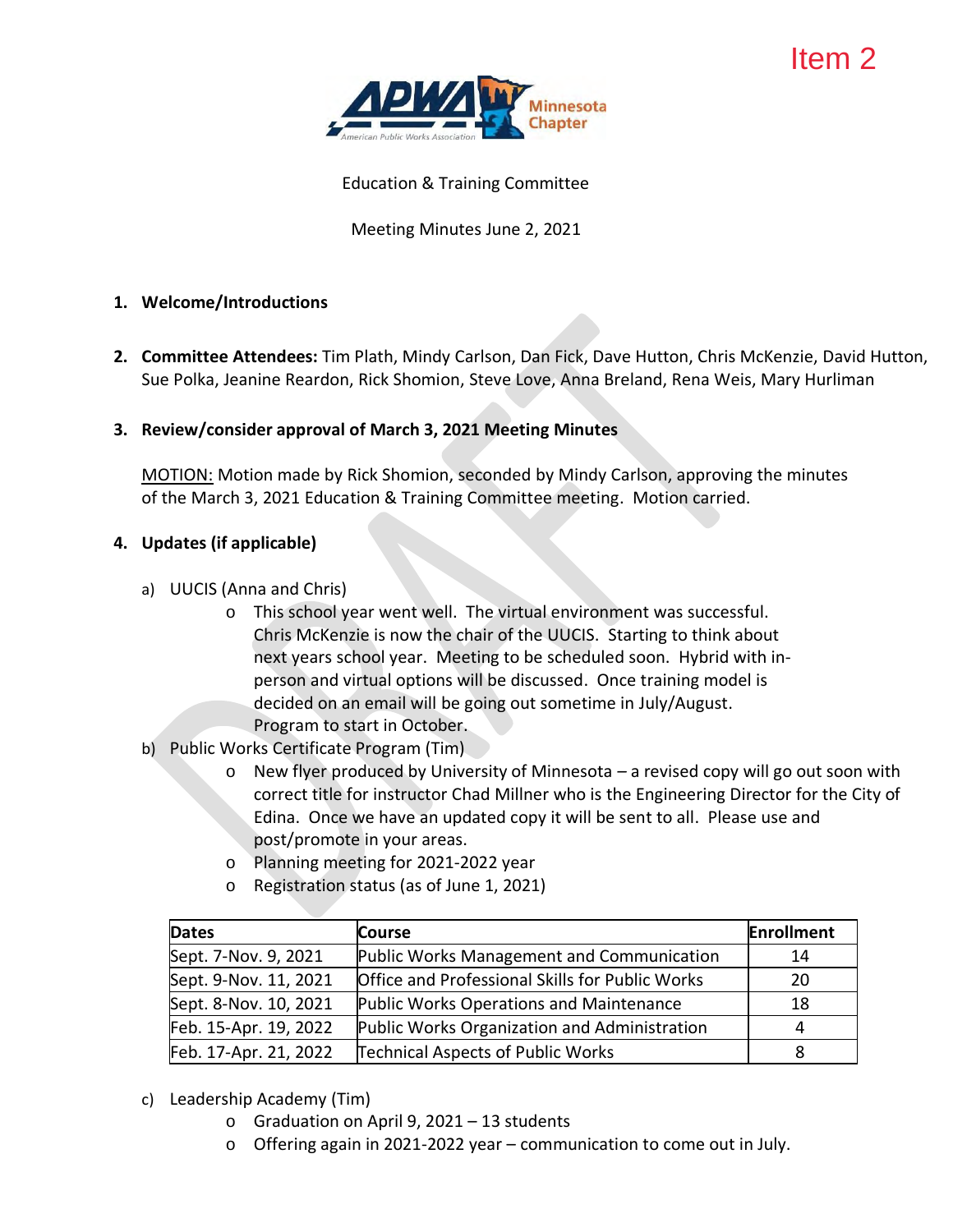Please continue to post/promote in your areas.

- d) Roadway Maintenance (Mindy and Rick)
	- o Demo day over 400 in the virtual attendance great turn out. Hopefully in person next May. Committee to decide location and plan at next meeting.
- e) LTAP Updates/Opportunities (Mindy)
	- o Great attendance with the virtual environment. In person also needed. Next time they will use a hybrid model with two in person workshops and a virtual option. There are still be some classes that will need to be in-person.
- f) Fall Expo (Rick)
	- o October 6-7 in the City of St. Cloud at the Public Works facility anticipating a light crowd this year due to Covid. Vendor registration opens next Thursday. Participant registration to open soon. Still planning on having the roadeo.

#### **5. Old Business**

- a) Fall Conference Workshop (Tim)
	- o Trying to do an in-person conference this fall. Waiting for the National APWA to review their travel restrictions. Meeting with the conference coordinator this afternoon. If they cannot travel, we will need a back-up plan. More information to follow next week.

#### **6. New Business**

- a) Form Sub-committee for 2022-2023 Executive Fellowship Program (Tim)
	- o Reevaluate the program (1 year commitment) Volunteers: Sue Polka, David Hutton, and Mary Hurliman. It there are any others interested reach out to Tim.

#### b) Scholarships (Dan)

- o One (1) \$2,500 Dewey Kasma Family APWA Minnesota Scholarship for a university student - 10 applicants for this scholarship (7 strong candidates and 3 that were not MN residents).
- $\circ$  Two (2) \$1,250 APWA Minnesota Scholarships for technical school students 1 applicant for this scholarship.
	- Since there was only 1 applicant for the technical scholarship the other one will be awarded to the second-place applicant for the university scholarship.
	- Discussion occurred regarding the scholarship residency requirements. Questioning if it should be live or work in Minnesota. Some suggestions from the group included adding the work in MN as an option. Have the applicants address their intentions to work/serve in MN after graduation. Adding check boxes to indicate if MN Resident, attending a MN school, member of APWA-MN, etc. After further discussion it was recommended that this be brought to the attention of the Executive Committee to give direction to this committee on how they would like to proceed. Tim to discuss at the next Executive Committee meeting and report back to this committee at the September meeting.

MOTION: Motion made by Chris McKenzie, seconded by Mary Hurliman, to awards the 3 scholarships as follows:  $1 - $2,500$  award to Morgan Fritz (university scholarship),  $2 - $1,250$  – award to Genvieve Tester (university scholarship) and 3 - \$1,250 award to Wayne DuHoux (technical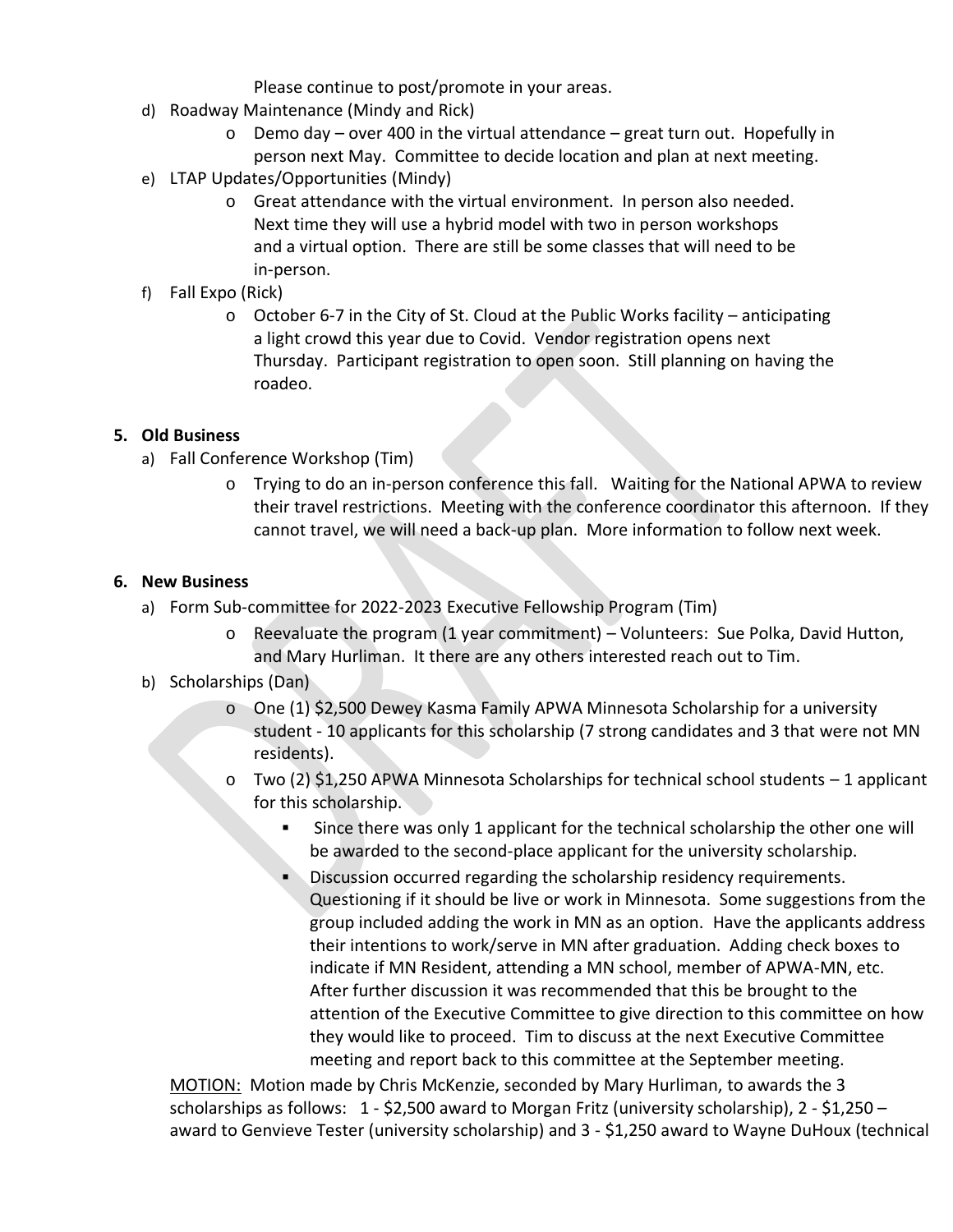scholarship). Tim to forward this motion to the Executive committee for formal approval.

- o APWA membership verbiage (Mindy)
	- Review the verbiage on how to become a member updated matrix to be provide by Tim and added as a discussion item at the September meeting.
- **7. Next Meeting –** Thursday, September 16, 2021 (Remote and Eagan City Hall, 3830 Pilot Knob Rd, Eagan) *– options to have both – virtual and in person – evaluate forward from there.*
- **8. MOTION: Motion made by Mindy Carlson, seconded by Sue Polka to adjourn meeting. Meeting adjourned at 12:09 p.m.**

#### **Future Events:**

August 29–September 1, 2021 (PWX 2021 St. Louis, MO) November 17-November 19, 2021 (APWA-MN Fall Workshop and Conference)

Dated: 6/2/2021 By: Tim Plath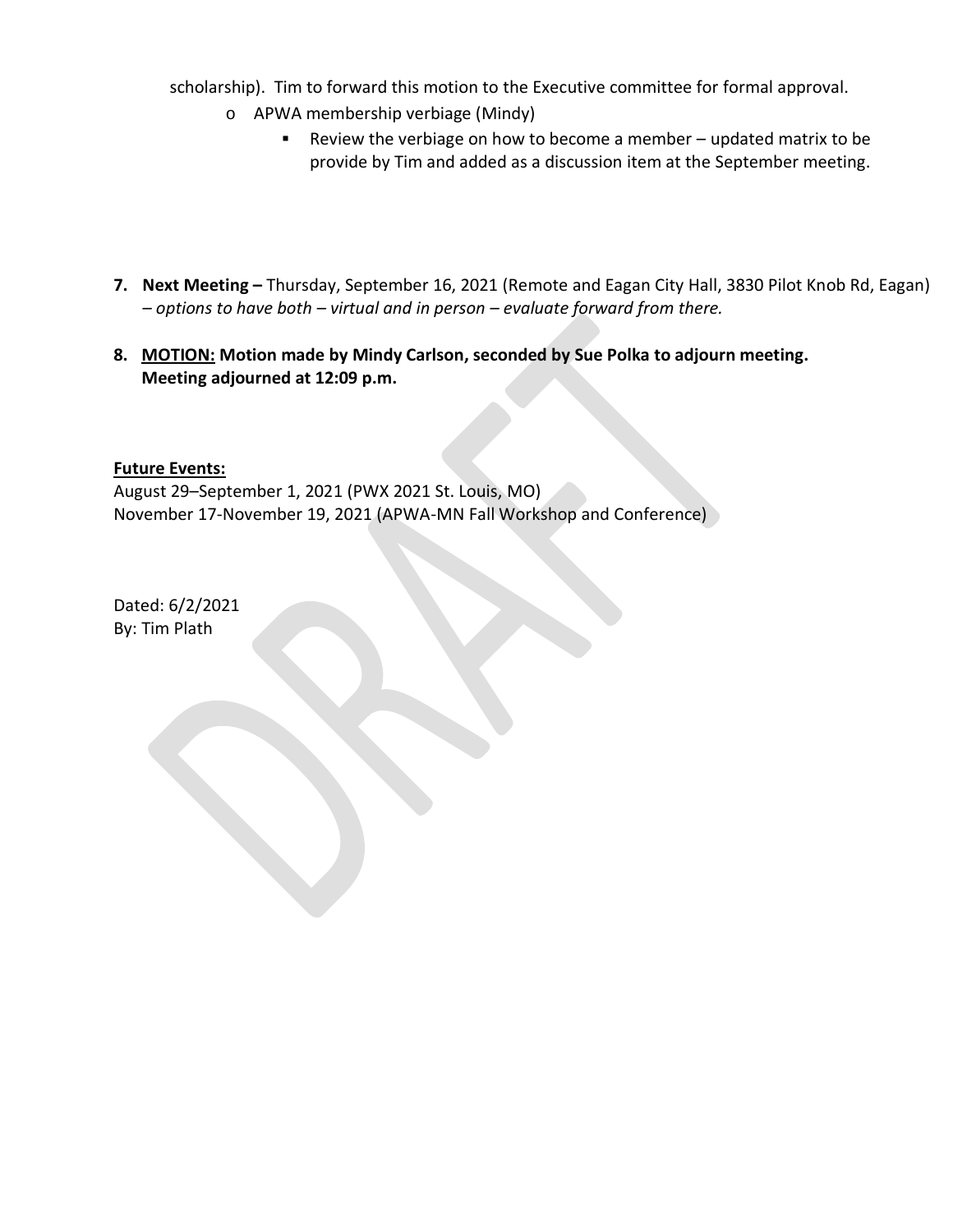# **APWA-MN Education and Training Opportunities**

The APWA-MN Chapter Education & Training Committee will identify, develop and support the implementation of quality and timely educational opportunities. The APWA-MN Chapter sponsors and offers several training and educational opportunities for managers, superintendents, supervisors, and those who work on the front line. The following is a quick overview of these activities.

#### **Education and Training Opportunities Target Audience Matrix**

| <u>АРИИ у </u><br><b>Minnesota</b><br><b>Chapter</b><br>merican Public Works Association                                               |            |             |                 |                    |
|----------------------------------------------------------------------------------------------------------------------------------------|------------|-------------|-----------------|--------------------|
| <b>American</b><br>Water<br><b>Norks</b><br>ssociation<br><b>HN Section</b><br><b>MINNESOTA LTAP</b><br><b>UNIVERSITY OF MINNESOTA</b> | Front Line | Supervisors | Superintendents | Managers/Directors |
| Leadership Academy                                                                                                                     |            |             |                 |                    |
| Human Resources for Public Works                                                                                                       |            |             |                 |                    |
| MN-AWWA Water Utility Management Institute                                                                                             |            |             |                 |                    |
| Public Works Certificate Program                                                                                                       |            |             | $\bullet$       |                    |
| Hennepin Tech Public Works Technician Program                                                                                          |            |             |                 |                    |
| <b>Underground Utilities Construction Inspector School</b>                                                                             |            |             |                 |                    |
| Spring Conference                                                                                                                      |            |             |                 |                    |
| Fall Workshop                                                                                                                          |            |             |                 |                    |
| <b>Fall Conference</b>                                                                                                                 |            |             | .               |                    |
| <b>Public Works Writing Seminar</b>                                                                                                    |            |             |                 |                    |
| LTAP Roadway Maintenance Training and Demo Day (Spring)                                                                                |            |             |                 |                    |
| <b>Technical Tours</b>                                                                                                                 |            |             |                 |                    |

- ●●● Target Audience Best Fit
- Target Audience Good Fit
- Possible Target Audience

*For more information about education and training opportunities offered through the APWA-MN Chapter, please visit our website at* [www.apwa-mn.org](http://www.apwa-mn.org/) .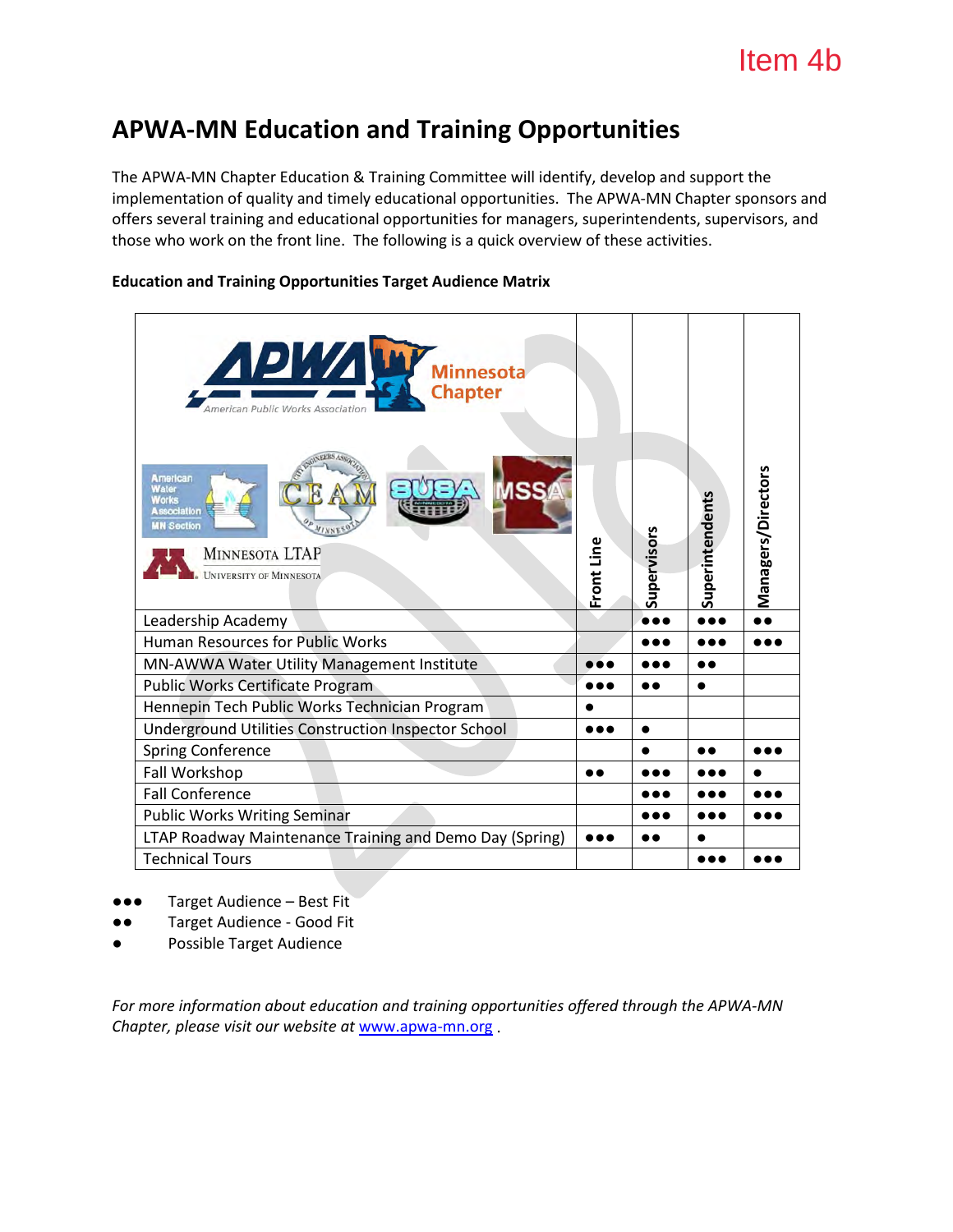# **APWA-MN Education and Training Opportunities**

The APWA-MN Chapter Education & Training Committee will identify, develop and support the implementation of quality and timely educational opportunities. The APWA-MN Chapter sponsors and offers several training and educational opportunities for managers, superintendents, supervisors, and those who work on the front line. The following is a quick overview of these activities.

#### **Education and Training Opportunities Target Audience Matrix**

| ДРИДУ<br><b>Minnesota</b><br><b>Chapter</b><br><i><u><b>Imerican Public Works Association</b></u></i><br><b>American</b><br>Water<br><b>Works</b><br>ssociation<br><b>MN Section</b><br><b>MINNESOTA LTAP</b><br>UNIVERSITY OF MINNESOTA | Front Line | Supervisors | Superintendents | Managers/Directors |
|------------------------------------------------------------------------------------------------------------------------------------------------------------------------------------------------------------------------------------------|------------|-------------|-----------------|--------------------|
| Leadership Academy                                                                                                                                                                                                                       |            |             |                 |                    |
| <b>Human Resources for Public Works</b>                                                                                                                                                                                                  |            |             | .               |                    |
| MN-AWWA Water Utility Management Institute                                                                                                                                                                                               |            |             |                 |                    |
| <b>Public Works Certificate Program</b>                                                                                                                                                                                                  |            |             |                 |                    |
| Hennepin Tech Public Works Technician Program                                                                                                                                                                                            |            |             |                 |                    |
| Dakota County Tech College Civil Engineering Technology                                                                                                                                                                                  |            |             |                 |                    |
| Underground Utilities Construction Inspector School                                                                                                                                                                                      |            | ●           |                 |                    |
| <b>Spring Conference</b>                                                                                                                                                                                                                 |            |             |                 |                    |
| Fall Workshop                                                                                                                                                                                                                            |            |             |                 |                    |
| <b>Fall Conference</b>                                                                                                                                                                                                                   |            |             |                 |                    |
| <b>Public Works Writing Seminar</b>                                                                                                                                                                                                      |            |             |                 |                    |
| LTAP Roadway Maintenance Training and Demo Day (Spring)                                                                                                                                                                                  |            |             |                 |                    |
| Minnesota Fall Maintenance Expo                                                                                                                                                                                                          |            |             |                 |                    |
| <b>Technical Tours</b>                                                                                                                                                                                                                   |            |             |                 |                    |

- ●●● Target Audience Best Fit
- ●● Target Audience Good Fit
- Possible Target Audience

*For more information about becoming a member of the APWA-MN Chapter or the education and training opportunities offered by the Chapter, please visit our website at* [www.apwa-mn.org](http://www.apwa-mn.org/) .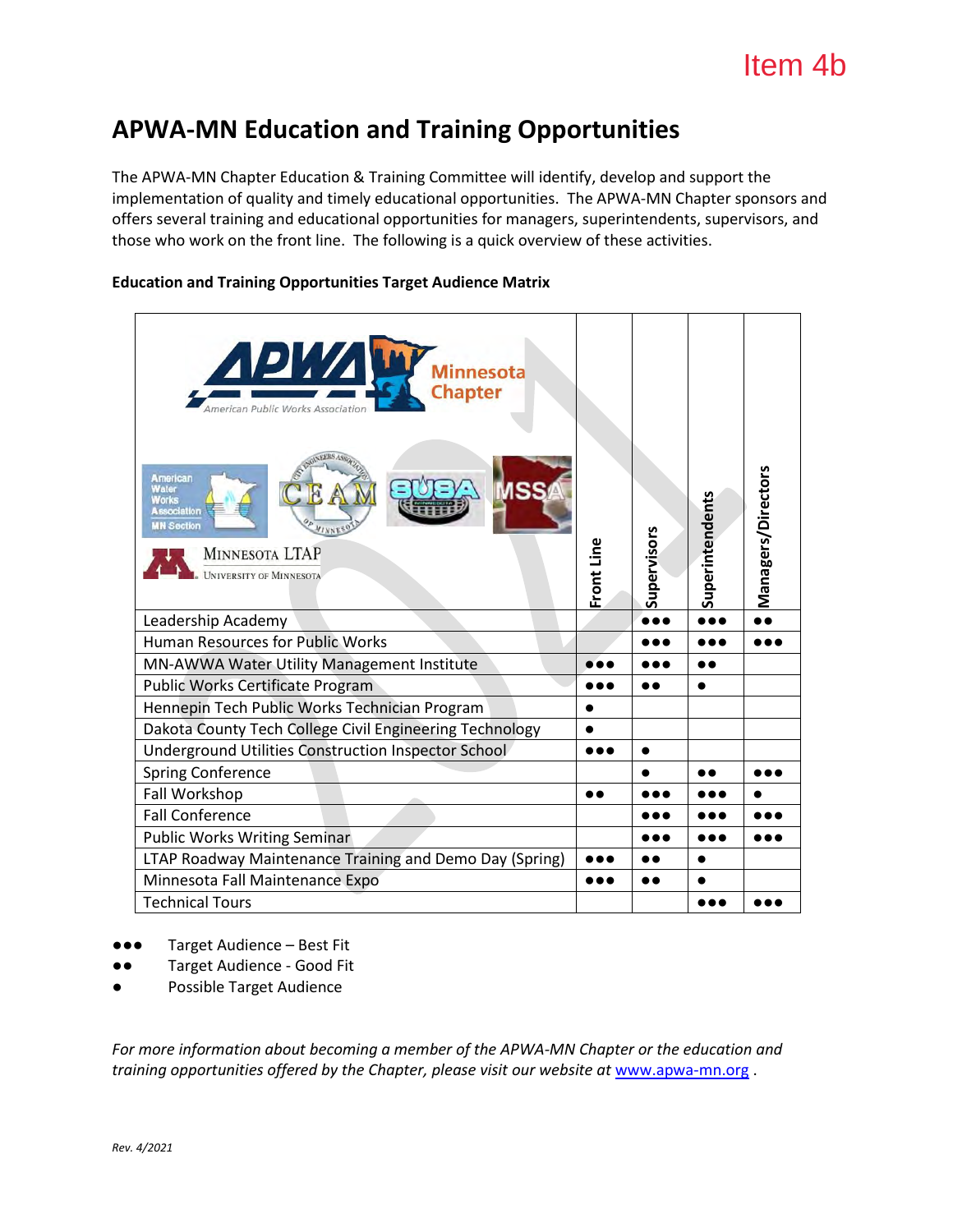# Item 4c



September 7, 2021

APWA-MN Conference Planning Committee:

Regarding a plan to offer the APWA-MN Fall 2021 Conference, the following are my recommendations for the committee to consider. Note similar considerations will need to be reviewed by the APWA-MN Education & Training Committee in regard to the workshop(s) on November 17, 2021.

During September 2021:

- Proceed with planning for an in-person conference November 18-19, 2021.
- Continue to monitor the situation. This includes not only medical community recommendations (seeking data from a variety of sources) but also organization attendance policies and likelihood of attendees participating in an in-person event.
- Committee members to contact presenters they have secured to review the virtual conference "plan B" and confirm each presenter is on board with presenting virtually and, if relevant, on a different date or time than the in-person conference.
- Set a go/no-go date of October 6 and/or a "red line" that, should conditions reach the red line, the conference will be transitioned from in-person to virtual.

As a point of information, the two-day conference consists of:

- 5 All-conference sessions (keynote, ethics, legislative infrastructure panel, sustainability, civil unrest)
- 10 concurrent sessions
- 7 Updates and APWA-MN-focused presentations (anniversary recognition, business meeting, officer installation, MN2050 update, scholarship presentation, certificate recognition, awards)

Should it become necessary to transition the in-person conference to a virtual one, I recommend:

- Record all 10 concurrent sessions via Zoom outside of the conference dates (ideally before) and made available to all conference registrants for a six-month period. Registrants can access conference recordings and session materials (handouts, slide decks, etc.) to watch at a time of their choosing.
- The five all-conference sessions will be offered live on Zoom November18-19 so attendees can participate in real-time. These sessions will also be recorded as they happen and made available to conference registrants for a six-month period.
- The updates, awards presentations and the like can be offered live on Zoom to the extent it is feasible and practical (i.e., the officer installation may or may not be practical to do virtually).

Two proposed virtual conference schedules are as follows:

## **SCHEDULE A**

November 18 – Live on Zoom

- 8:30 am Welcome
- 8:45 10:00 am Keynote: Recognizing and Responding to Bias
- $\bullet$  10:15 am Break
- 10:15 11:15 Building an Ethical Culture from the Inside Out
- 11:15 12:10 Anniversary recognition, business meeting, officer installation and MN2050 update (to the extent possible)